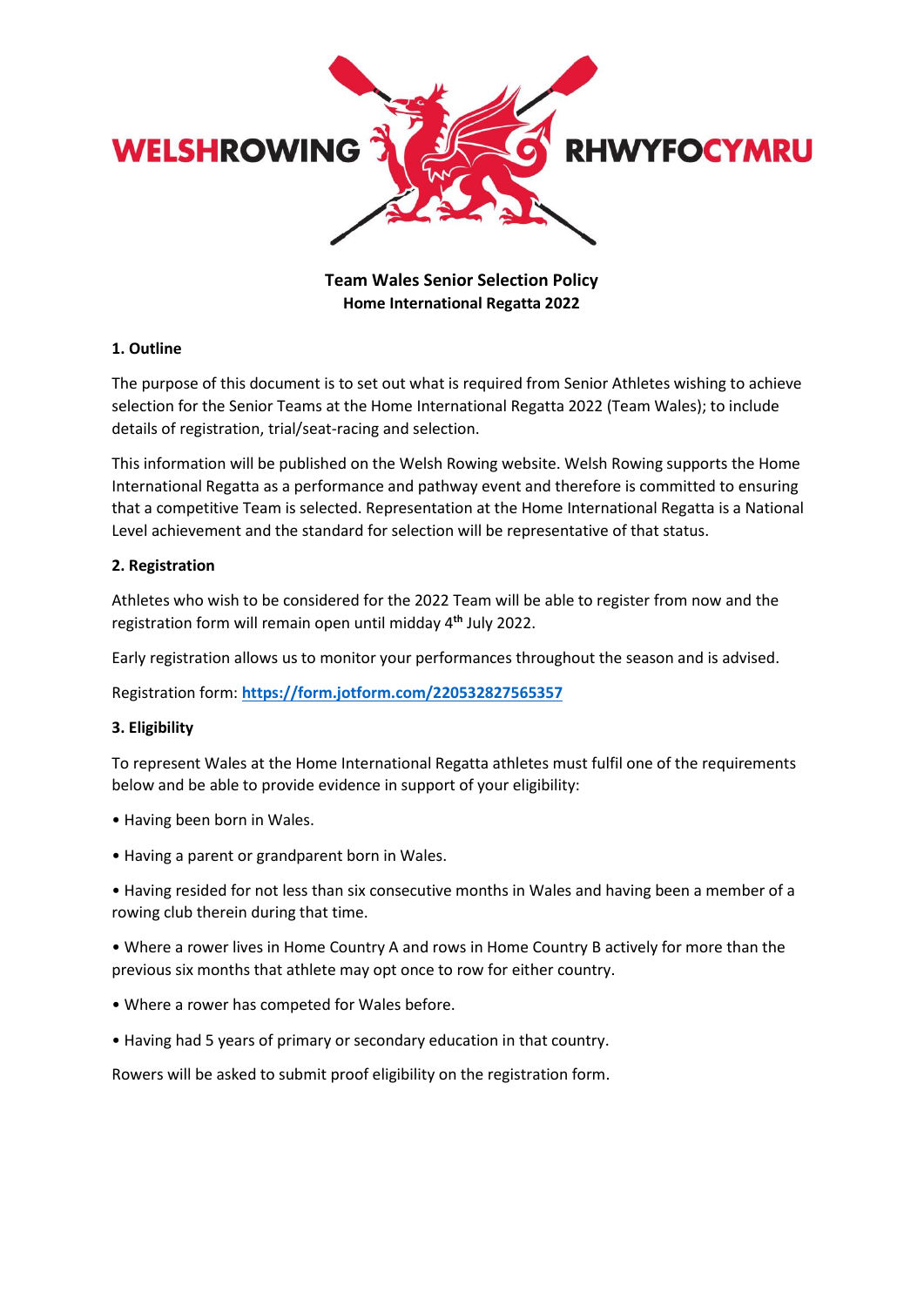

## **4. Selection Process**

The Team Coaches will use data from Ergo Submissions and Monitored Events (as detailed in sections 5 and 6) to assess Athlete capabilities. This data will enable the Coaches to engage in discussions about potential individual and crew selections. There will not be an Open Trial for the Senior Team selection. If required (at the discretion of the Coaches), there will be a Final Trial in July for invited athletes and details of the trial format will be distributed.

Athletes seeking selection must meet the eligibility criteria and should adhere to the Ergo Submission requirements. Athletes will need to demonstrate their individual capabilities plus their crew compatibility (across ergo tests and regattas). Coaches can consider crew compatibility and/or seat racing.

Coxswains should also attend the Monitored Events and will be asked to submit 1 race recording (multi-lane or side-by-side river race) plus 1 recording of a training session by June ergo submission to the relevant Coach.

Each Coach will present the names of their selected Athletes for their Team to the Committee for Ratification. The Final Selection Announcement of the Senior Team will take place on Tuesday 12th July by Welsh Rowing. Athletes will be emailed by Welsh Rowing confirming their selection. Athletes who have not been successful will also be informed by email by Welsh Rowing. In the unlikely event that Welsh Rowing is unable to make the Final Selection Announcement by close of 12th July, all Athletes will be notified by email and informed of when to expect the announcement. Following the Final Team Announcement, the Team will be published on the Welsh Rowing website.

If a Final Trial is required in order to make selection then it will take place on one day over the weekend of 9/10th July at a venue TBD. Coaches will contact Athletes directly to invite them to Final Trials or to inform them that they have not made this stage.

Athletes in the GB Rowing system that are identified as eligible for Team Wales may be invited into the Team.

The Selection Committee's decision on selection is final.

#### **5. Monitored Events**

Our list of monitored events is below. You will be required to pass onto your Coordinator which events you are entered into so that performances can be monitored. Athletes are expected to be able to compete in small boats (1x, 2-, 2x) in order to indicate their ability.

- Wallingford Regatta • GB Trials/Assessments
- Henley Women's Regatta Met Regatta
- Marlow Regatta Henley Royal Regatta
- BUCS Regatta Ghent May Regatta